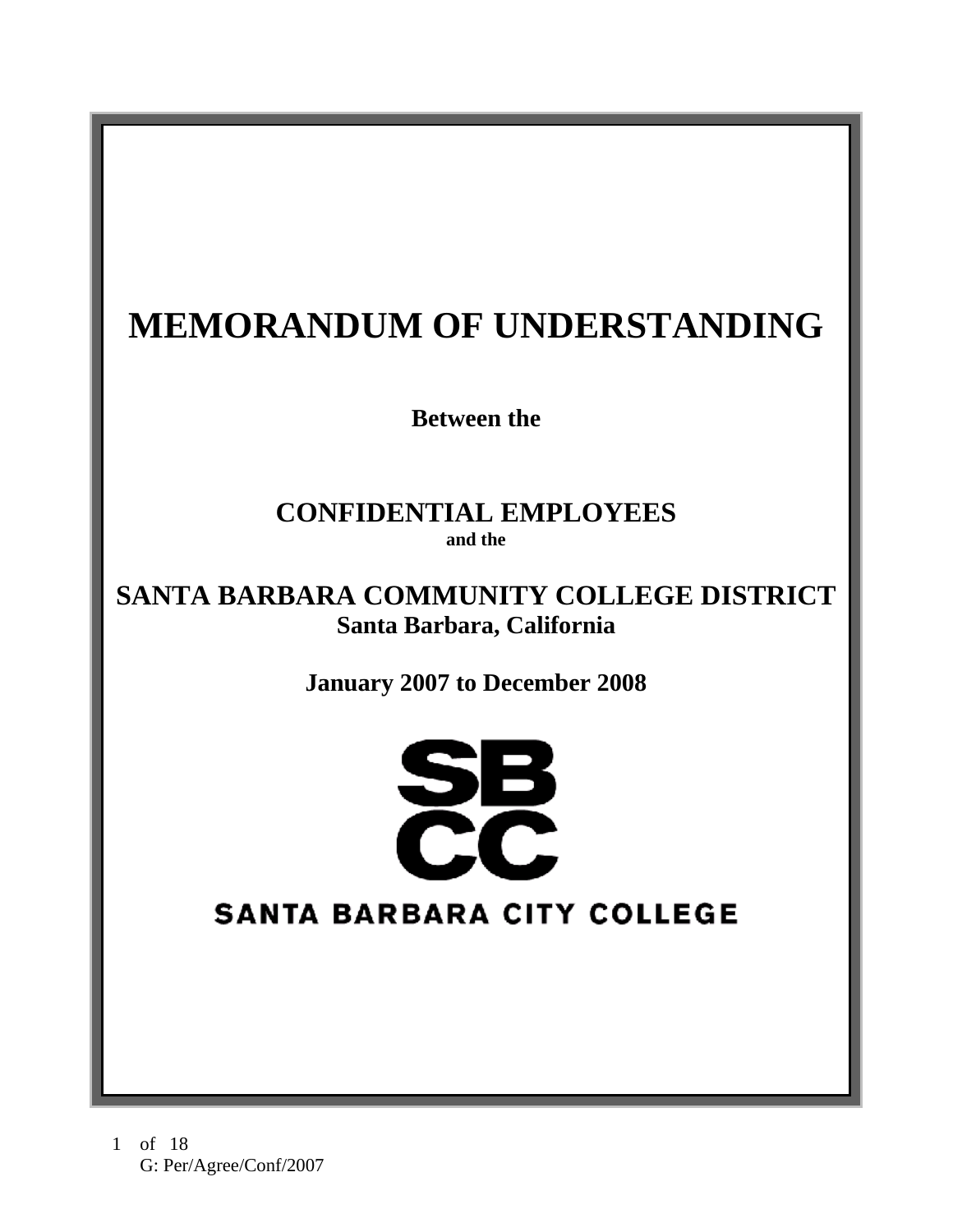# **SBCC District- Confidential Employees Memorandum of Understanding: Meet and Confer**

#### **1. Purpose of Memorandum**

This Memorandum is intended to be a comprehensive statement of compensation and other rights related to issues of employment given to the confidential employees (Confidential Group) of Santa Barbara City College.

This represents the previously agreed upon rights granted to confidential employees through past meet and confer sessions and additional right granted for the period from January 1, 2007 through December 31, 2008.

Subjects not covered in this Memorandum of Understanding shall be governed by the District Policies and Procedures for Classified Employees. In the event of conflict regarding a particular subject, the Memorandum shall prevail.

#### **2. Confidential Group Defined**

The Confidential Group includes employees, whether probationary or permanent employees, in designated positions in Human Resources and Legal Affairs, the Office of the President, the Office of the Executive Vice President of Educational Programs, and the office of the Vice President of Business Services.

#### **3. Equitable Treatment Provision**

Members of the Confidential Group are entitled to whatever applicable increases in the compensation/benefits allocation are negotiated with the Instructor's Association and CSEA.

#### **4. Compensation**

#### 4.1 **2007**

For the 2007 calendar year, the salary schedule will be increased by 5.92%. The increase will be applied to salaries effective January 1, 2007.

#### 4.2 **2008**

For the 2008 calendar year, the salary schedule will be increased by the percentage increase to the Cost of Living Adjustment (unrestricted general

2 of 18 G: Per/Agree/Conf/2007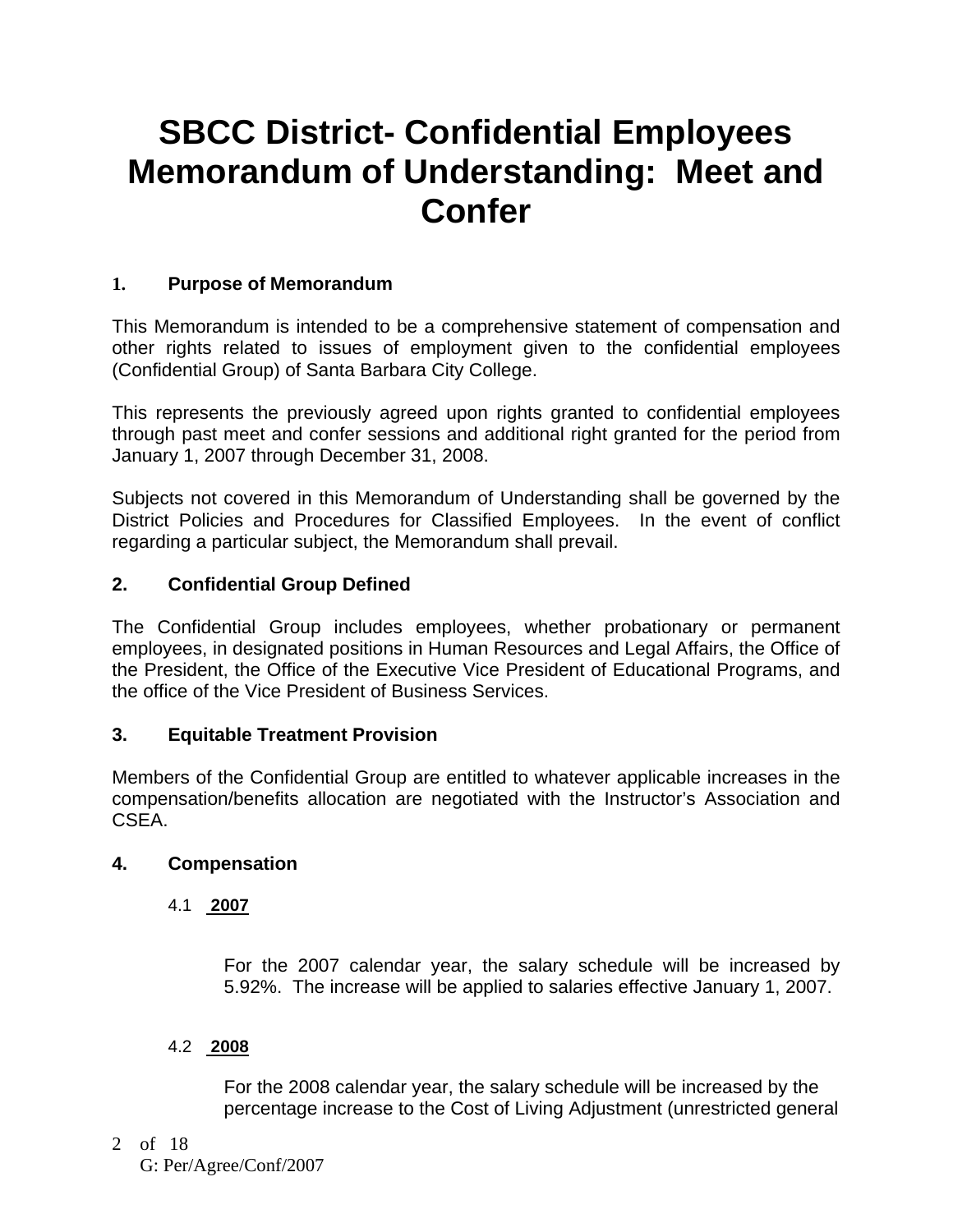funds) included in the signed 2007/08 state budget as reflected on the 2007/08 First Principal Apportionment document.

#### **5. Salary Schedules**

- 5.1 Confidential Group members will be paid according to Salary Schedule 28 as referenced in Appendix A .
- 5.2 A differential of 6 percent in addition to compensation on the salary schedule is allowed for individuals employed at SBCC in confidential positions as of July 1, 2005 so long as they remain employed by the District in a position designated as confidential. Individuals hired into confidential positions in the District after July 1, 2005 will not be eligible for any confidential class differential.

#### **6. Implementation of the Ewing Classification Study**

The Ewing Classification Study will be implemented consistent with the guidelines outlines in Appendix D.

#### **7. Guidelines for Administration of Group Salary Schedules**

7.1 Service Increments

Ten Years

A member of the Group who is employed not less than 20 hours a week, and who has served in the employ of the Santa Barbara Community College District for ten (10) years, shall be granted a career increment at ten years equivalent to 2.5% of the basic salary a month to which s/he is entitled in her/his respective position, time assignment, and salary schedule classification established by the Board of Trustees.

#### Fifteen Years

A member of the Group who is employed not less than 20 hours a week, and who has served in the employ of the Santa Barbara Community College District for fifteen (15) years, shall be granted a career increment at fifteen years equivalent to 7.5% of the basic salary a month to which s/he is entitled in her/his respective position, time assignment, and salary schedule classification established by the Board of Trustees.

For each additional five year increment of service as described above beyond year fifteen (15), an additional career increment equivalent to 2.5% of the basic salary a month to which s/he is entitled in her/his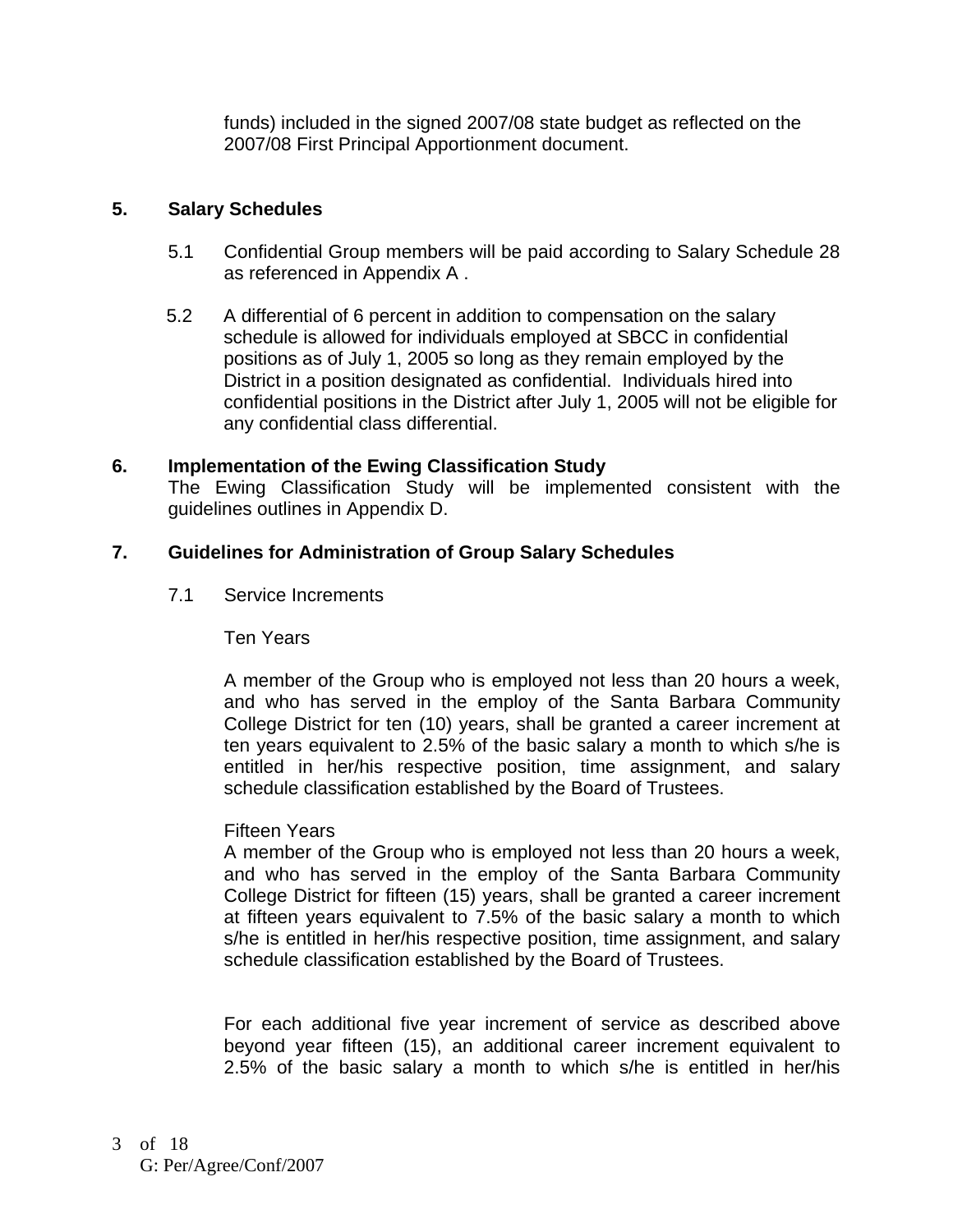respective position, time assignment, and salary schedule classification established by the Board of Trustees shall be granted.

In determining eligibility for a longevity career salary increment, the calculation of service to the college will include all years of full-time service (classified and certificated) whether under federal, state, or private sector funding and whether in district probationary or regular status.

#### **8. Benefits**

8.1 Health and Welfare Benefits

Confidential Group employees will receive Health and Welfare Benefits according to Appendix B attached hereto and under the plans described therein.

- 8.2 Participation will be available for domestic partners pursuant to Appendix C.
- 8.3 Spouse/Dependent Medical Coverage on Death of Active Employee

Upon the death of an active employee who is eligible for benefits, a surviving spouse/domestic partner, and/or eligible dependents may remain in the District's medical and dental plans: the District will provide the District contribution for survivors for six months. After that, the a surviving spouse/domestic partner, and/or eligible dependents may remain in the District's medical and dental plans in accordance with the provisions of public law (COBRA).

8.4 Spouse/Dependent Medical Coverage on Death of Retired Employee

Upon the death of a retiree who is enrolled in the District's medical and dental plans, a surviving spouse/domestic partner and/or dependents may remain in the District's medical and dental plans indefinitely, so long as they meet the eligibility rules and pay the premiums for such coverage**.**

#### **9. Leave Provisions**

- 9.1 Vacation
	- 9.1.1 For the purpose of this section, "continual service" shall mean employment for ten (10) or more calendar months of each school year.
	- 9.1.2 A new Group member shall not be eligible to take more than six (6) days, or the proportionate amount to which he/she may be entitled, until the first day of the calendar month after completion of six (6) months of continuous service with the Santa Barbara Community
- of 18 4 G: Per/Agree/Conf/2007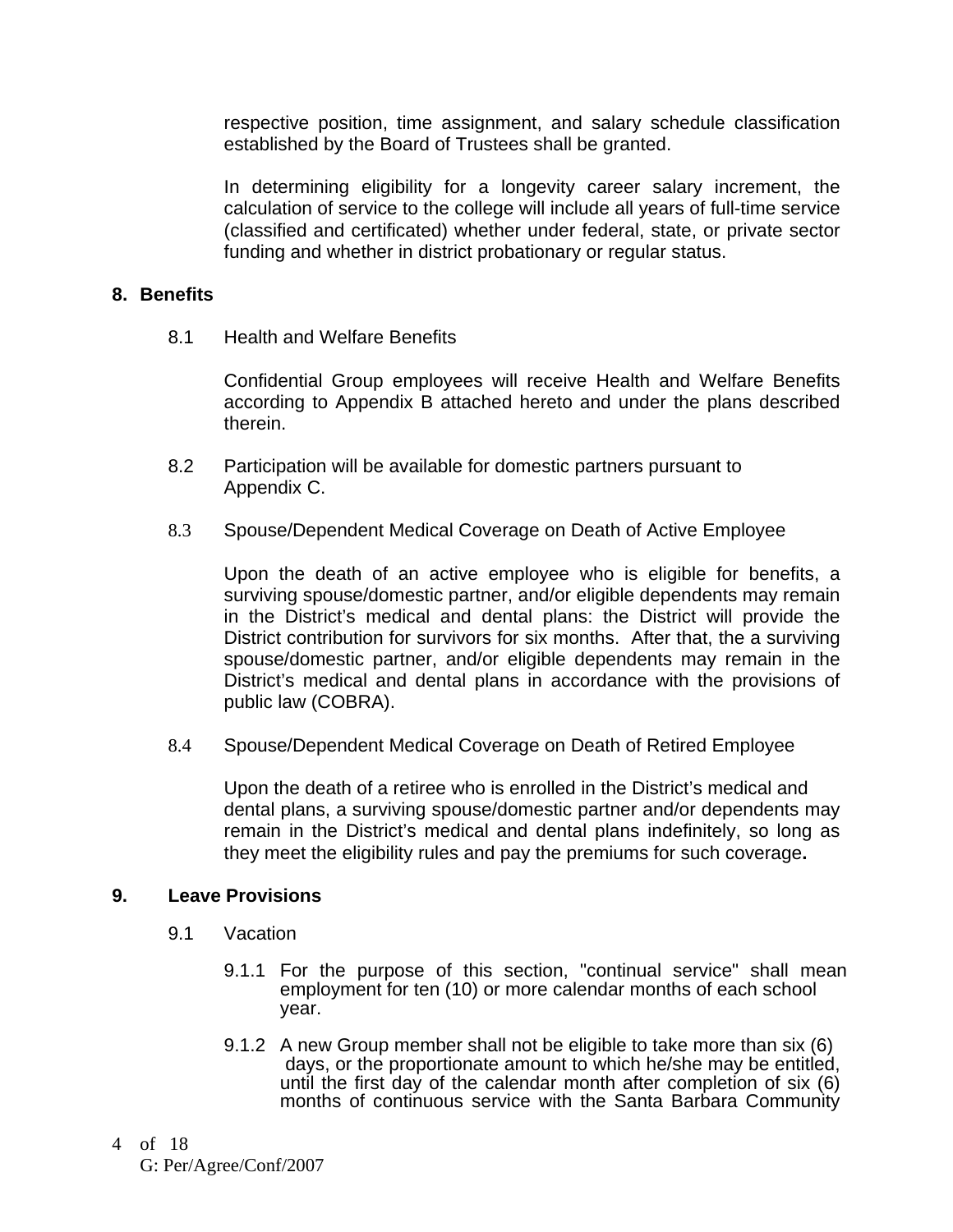College District. Under certain circumstances and only upon written approval of the Human Resources Manager, a vacation may be granted an employee during his/her first six (6) months. The scheduling of all vacations shall be within the sole discretion of the District. Each regular full-time Group member shall be entitled to vacation leave with pay, subject to the following provisions:

- 9.1. 2.1 From the employment date of full-time service, Group members earn one (1) working day credit for each calendar month, or major fraction thereof, of employment.
- 9.1.2.2 After the completion of the second (2nd) year of full-time continual service, Group members shall earn 1 1/4 working days of credit for each calendar month, or major fraction thereof, of employment.
- 9.1.2.3 After the completion of the seventh (7th) year of full-time continual service, Group members shall earn 1 1/2 days of credit for each calendar month, or major fraction thereof, of employment.
- 9.1.2.4 After the completion of twelve (12) years of full-time continual service, Group members shall earn 1 2/3 working days of credit for each calendar month, or major fraction thereof, of employment.
- 9.1.2.5 After completion of the eighteenth (18th) year of full-time continual service, Group members shall earn 1 5/6 working days of credit for each calendar month, or major fraction thereof, of employment.
- 9.1.2.6 After completion of the twenty-third (23rd) year of full-time continual service, Group members shall earn 2 1/12 working days of credit for each calendar month, or major fraction thereof, of employment.
- 9.1.2.7 Group members whose positions are excluded from overtime provisions in accordance with Education Code Section 88029 shall earn an additional 1/4 working day of vacation credit for each calendar month, or major fraction thereof, of employment. However, no Group member shall earn more than twenty-five (25) working days of vacation per year.
- 9.1.3 It is the policy of the Santa Barbara Community College District that vacation be taken annually; however, vacation credit may be accumulated to a total not exceeding that which the Group member could earn in fifteen (15) months, except that, upon written approval of the Vice President, Human Resources & Legal Affairs, vacation credit may be accumulated to a total not exceeding that which the Group member could earn in two (2) years. Vacation credit in excess of the maximum shall be forfeited. A maximum of twenty (20) vacation days may be taken by Group members with sixty (60) months or less of continuous service. A maximum of thirty
- of 18 5 G: Per/Agree/Conf/2007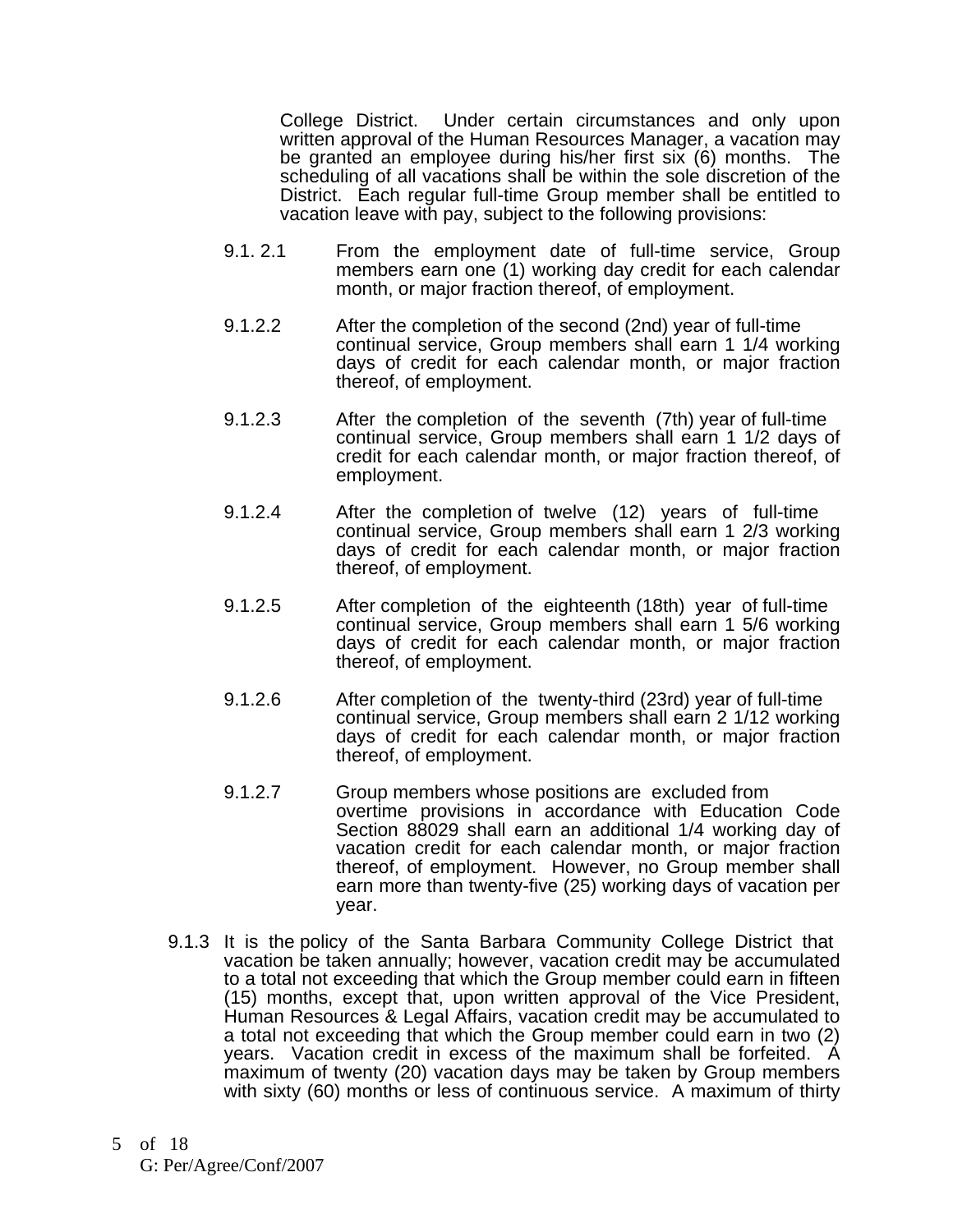(30) days vacation may be taken by Group members with more than sixty (60) months of continuous service.

When special projects of college-wide significance prevent a confidential employee from using earned vacation time, the supervisor of the confidential employee may certify in writing to the appropriate Human Resource administrator that the 15 month period should be extended proportionally. The Human Resources administrator will confirm this for the employee and for Payroll.

- 9.1.4 Whenever a vacation period includes any declared holidays (other than Saturdays and Sundays), it shall be extended by a number of days equal to said included holidays.
- 9.1.5 All Group members rendering less than full-time service shall be entitled to a pro-rated portion of vacation credits computed on a ratio that the hours, days, or months worked bear to full-time service.
- 9.1.6 No payment in lieu of taking vacation shall be paid to any Group member, except upon termination of employment, except that Group members who have not completed six months employment in probationary status shall not be entitled to such payment. Any pay in lieu of accrued vacation shall be at the regular rate of pay earned at the time of termination.
- 9.1.7 Vacations must be scheduled in advance and must be taken at times convenient to the department to which the Group member is assigned. Requests for vacation must be made in writing and approved by the immediate supervisor. Supervisors shall make a reasonable effort to schedule vacations for the dates requested by Group members and shall respond to the Group members request for vacation within five (5) working days upon receipt of the request. Once a written vacation request has been approved by the Supervisor, the scheduled vacation time cannot be changed or cancelled, by either the Supervisor or Group member, except by mutual agreement.

When it is convenient to the Department and when two or more Group members' requests are for vacations in the same time period, the Group member with the greater seniority shall be granted his/her request. If the Group members involved have equal seniority, then they shall be chosen by lot.

All ten (10) and eleven (11) month Group members shall take earned vacations during the Christmas and/or Spring vacations or as otherwise approved by the immediate supervisor.

9.2 Illness and Bereavement While on Vacation

Any Group member who commences his/her prescribed vacation period and subsequently becomes ill or is bereaved before his/her vacation period has been completed shall be placed on sick leave under the following conditions:

- 9.2.1 If the illness or bereavement is for three (3) consecutive days, or more; and
- of 18 6 G: Per/Agree/Conf/2007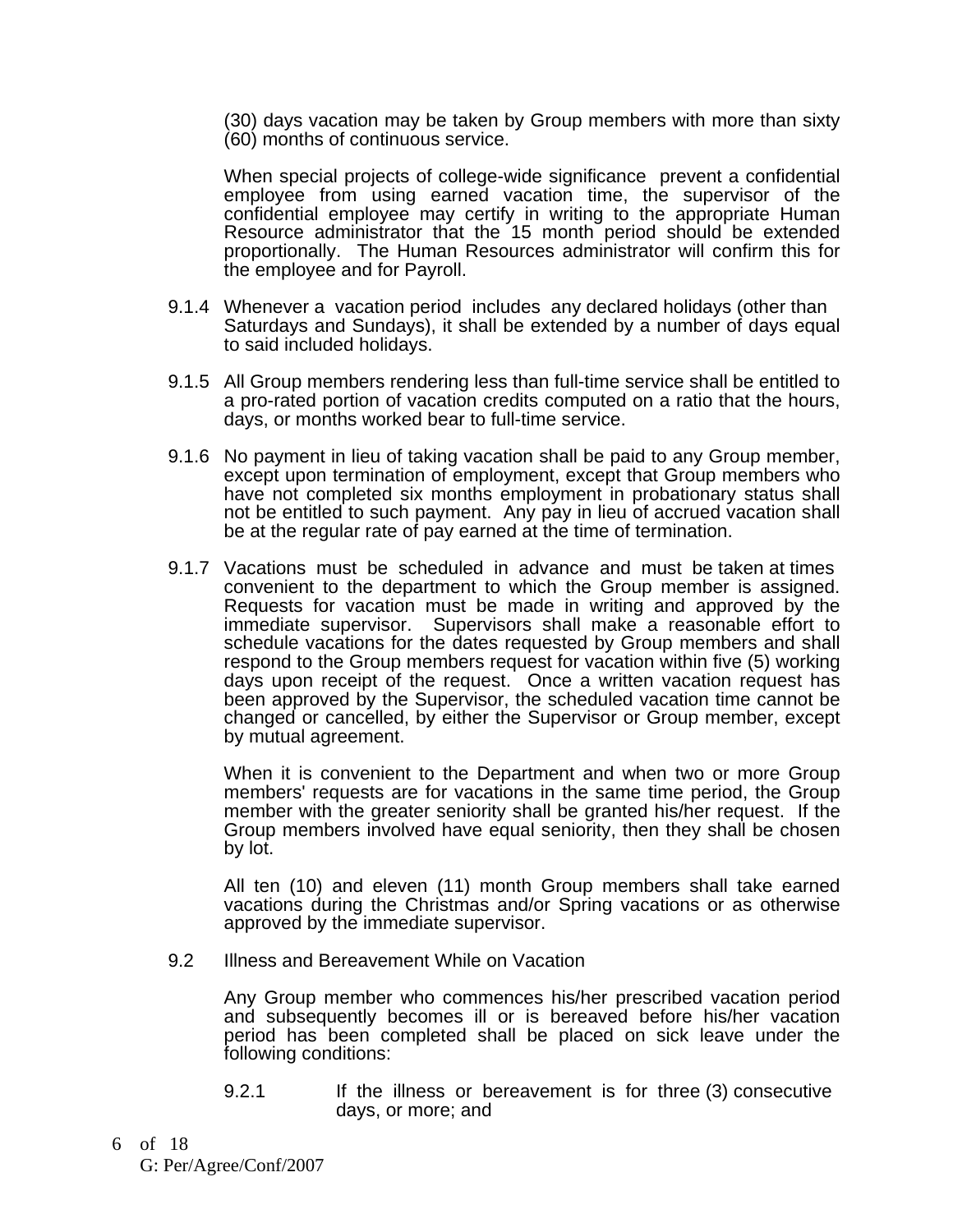- 9.2.2 If the illness or bereavement is such that had the Group member been working, he/she would have been absent on sick or bereavement leave; and
- 9.2.3 If the request is filed with the Human Resources & Legal Affairs Department within two (2) weeks of the illness or bereavement or within, at the latest, one (1) week of his/her return to duty unless extraordinary, extenuating circumstances exist which prevent such filing; and,
- 9.2.4 If the filed request fully outlines the reasons for the request and is fully substantiated to include medical reports in the case of illness.

When all or part of a Group member's vacation is to be converted to illness or bereavement leave, the appropriate vacation credit shall be restored to the Group member's earned vacation balance. If possible, he/she shall be granted opportunity to consume this vacation credit in order not to exceed the limit on accrued vacation, as defined in Section 8.1.3.

- 9.3 Catastrophic Illness Leave Donation Program
	- 9.3.1 Purpose: The purpose of this program is to allow permanent certificated, classified management and confidential employees to donate their accrued, unused sick leave to catastrophically ill or injured fellow employees who have completely exhausted other paid leave benefits. The program is voluntary.
	- 9.3.2 Contributions: Effective January 1, 2002 any Confidential Group employee may donate up to five (5) days of accumulated sick leave to another eligible college employee (Management Group, Confidential Group employee, CSEA unit member or IA unit member who has suffered a long-term catastrophic illness or injury and has exhausted all other available paid leave). Donations must be for a minimum of one day (based on the donating employee's assignment). Donations are irrevocable; unused days are retained by donee. Terminating employees may donate up to six (6) days.
		- (1) The donating employee must, after the donation, retain a minimum of two year's worth of accrued, unused sick leave from prior accumulations.
		- (2) The donating employee shall execute and file with the Human Resources and Legal Affairs Department a form authorizing and irrevocable assigning the donated leave to the donee employee.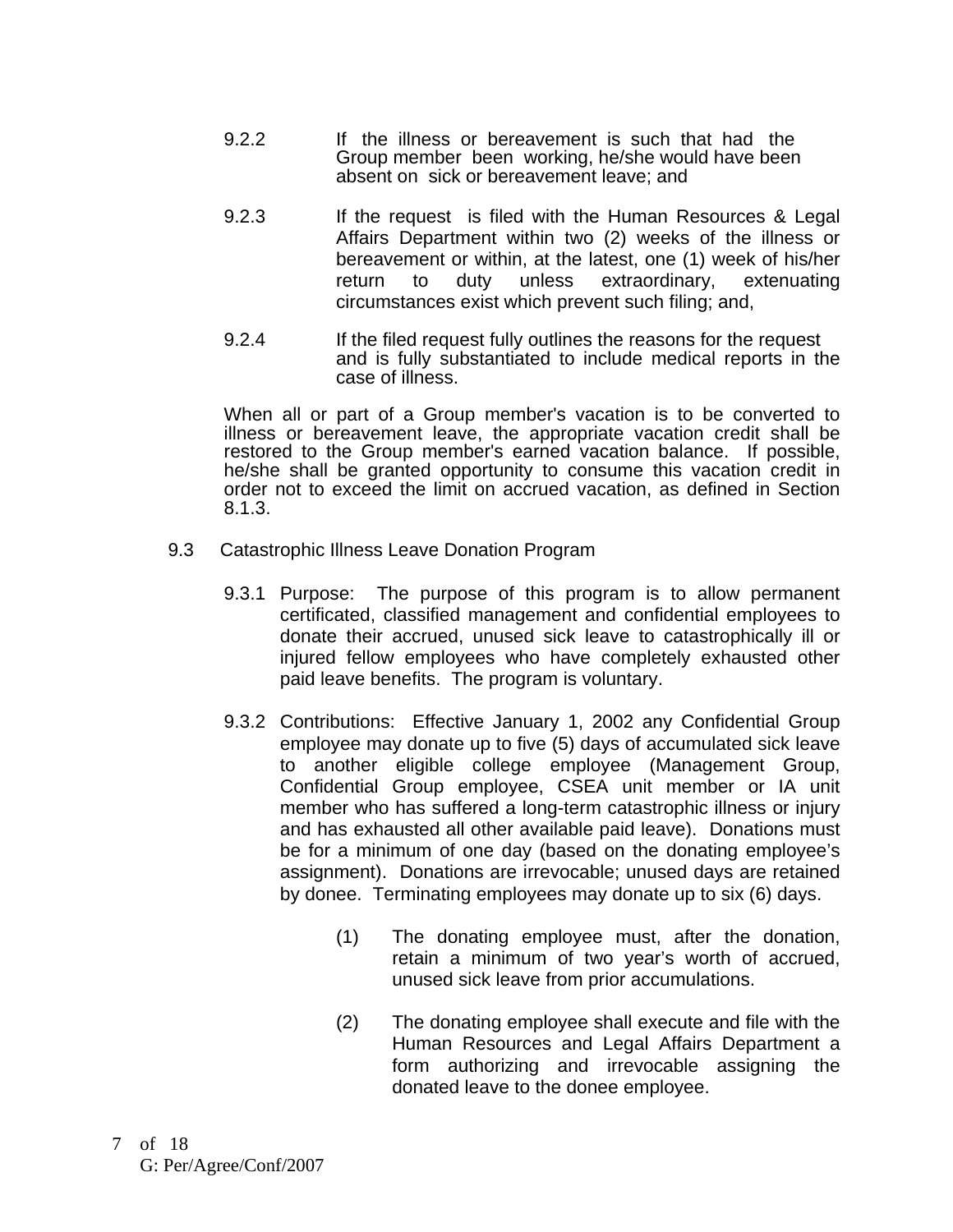- 9.3.3 Eligibility: Group employees shall be eligible to request the donation of other SBCC employees' sick time subject to the following conditions and limitations:
	- (1) The employee is a permanent Confidential Group employee of the college.
	- (2) The employee suffers from a non-industrial, catastrophic illness or injury which for a period of not less than one hundred (100) work days has caused the employee to be incapacitated from the performance of duty as an employee of the District, and is expected to continue to be incapacitated for an extended period of time (at least 30 days). Examples of such catastrophic illness or injury include life threatening injury or illness, cancer, AIDS, heart surgery, stroke, etc.
	- (3) The employee has exhausted all of his/her available paid leaves, including regular and extended sick leave (1/2 pay) and vacation. Any sick leave and vacation accrued while on catastrophic leave shall be used before donated leave.
	- (4) The maximum number of donated days which may be utilized by one employee for a single catastrophic illness or injury shall not exceed 125 days.
	- (5) Each employee shall be limited to one donation request per school year.
	- (6) Donations may only be accepted during a two (2) week call for donations window period.
	- (7) Donated leave shall be charged on the basis of hour for hour regardless of the classification family and/or salary schedule of employees donating leave and employees receiving leave.
	- 9.3.4 Administration:
		- (1) Applications for benefits shall be submitted to the Human Resources and Legal Affairs Department on a District form.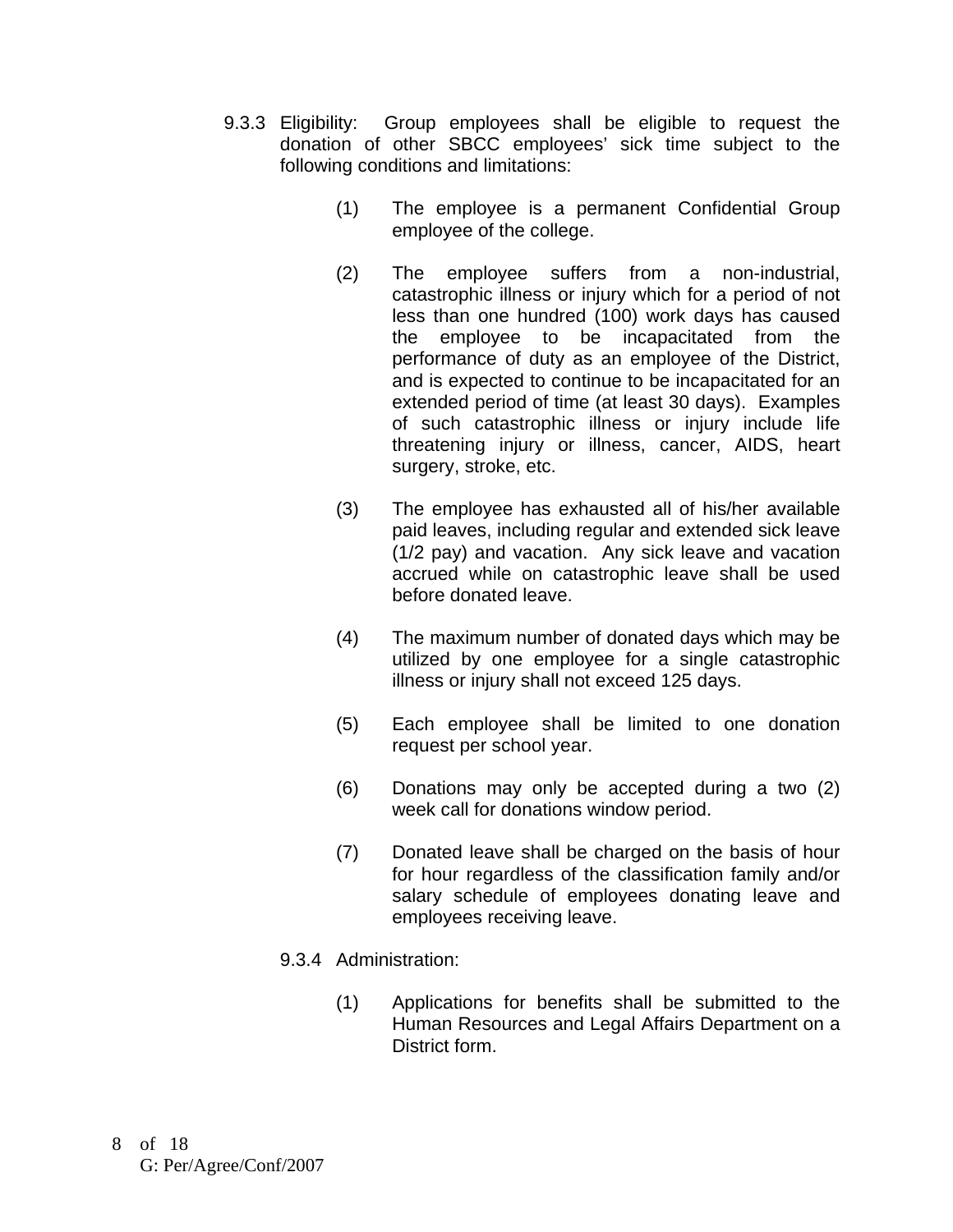- (2) The applicant shall provide medical verification of catastrophic illness or injury from a physician before the application will be considered.
- (3) After verifying the employee's eligibility, the District's Human Resources and Legal Affairs Department will circulate a request for sick leave donations to be submitted to the payroll department (two week window period). A District request form must be used.
- (4) Donated sick leave not used prior to the employee's return to service shall be retained by the donee.
- (5) The donee employee shall be solely responsible for any taxes on the hours received. Such taxes shall be withheld at the normal rate for the employee. In the event the State or Federal governments rule that a tax liability is due other than what was withheld, the employee shall be solely liable for the additional taxes.
- (6) No action taken under this section shall be subject to any District grievance procedure. Employees voluntarily participating in this program shall hold the District harmless for any and all disputes arising out of this program. Use of donated sick leave is a privilege and not an entitlement.

# 9.4 Personal Necessity

9.4.1 Confidential employees may use up to ten days of sick leave a year for personal necessity.

# **10. Professional Growth**

Confidential Group members are eligible to participate in the District Professional Growth Program for Classified Employees

#### **11. Course Enrollment**

All Group employees may enroll in and audit one credit course each semester without payment of the audit or health fee.

All Group employees may enroll in and audit one noncredit course each term and the District shall waive the enrollment fee.

of 18 9 G: Per/Agree/Conf/2007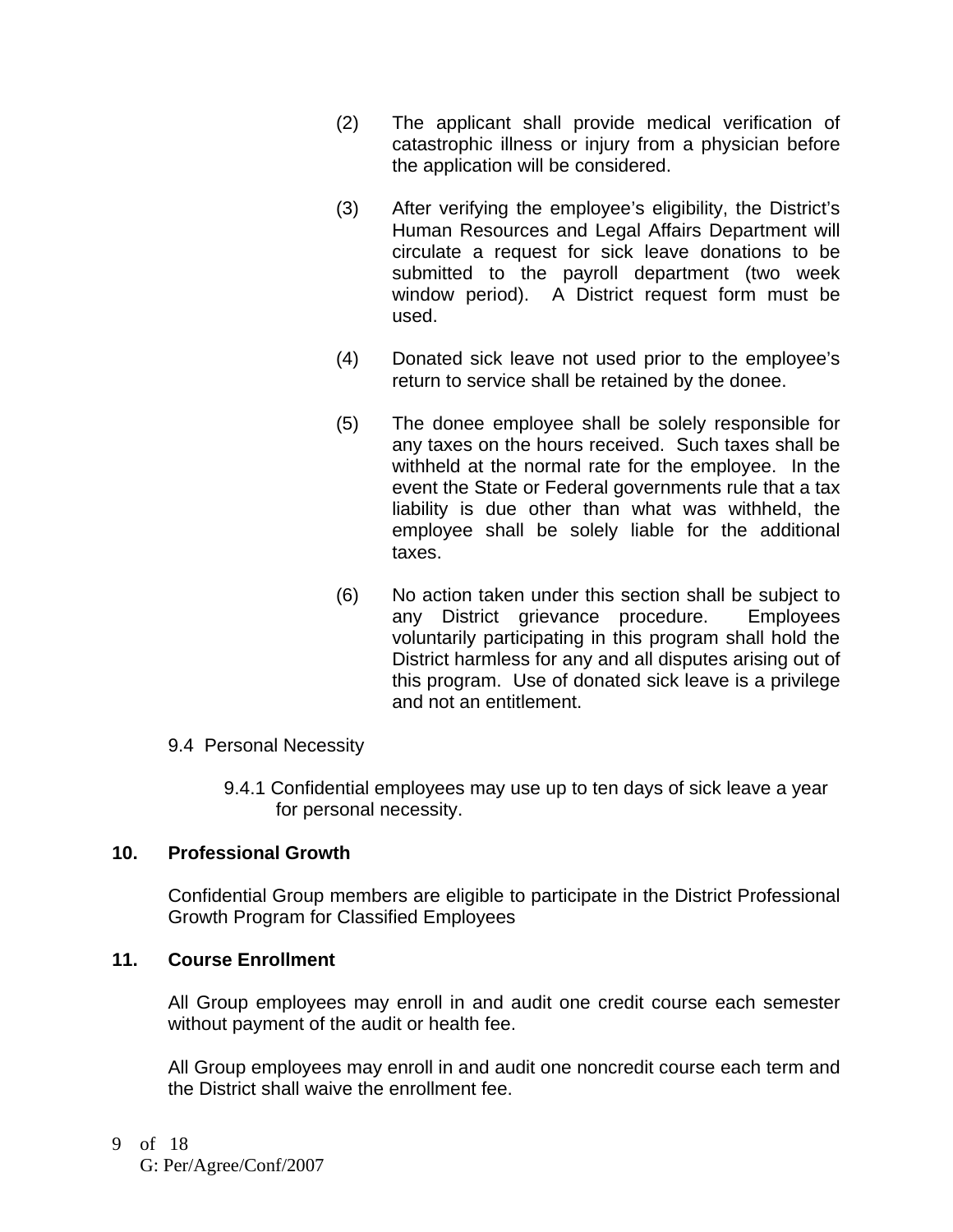# **12. Participation in Tax Annuity Programs**

Group employees employed regularly more than 20 hours a week may participate in a tax annuity plan.

#### **13. Early retirement incentive program**

13.1 Eligibility

 13.1.1 A person must have rendered 15 years of service with the SBCCD and be at least age 55. Five years of that service requirement shall be immediately preceding retirement.

 13.1.2 "Regular" service with the District is defined as service in paid status and shall exclude all hourly casual employment.

#### 13.2 Medical

- 13.2.1 The District will contribute the specified premium amount for the retiree's District group medical and dental plan up to a maximum of \$5,755 annually.
- 13.2.2 This sum shall be prorated for those normally assigned less than full-time at the time of retirement, in accordance with District policy.
- 13.2.3 District contributions shall continue until the retiree reaches age 65 or the date of the retiree's death, whichever is earlier.
- 13.2.4 Upon the death of a retiree participating in the early retirement program, a surviving spouse and/or eligible dependents enrolled in the District health insurance program at the time of the employee's death may remain in the District's medical and dental plans indefinitely, so long as they meet the eligibility rules and pay the premiums for such coverage. The District will provide the retiree's District contribution until the date the retiree would have reached age 65 or for 6 months from the date of death whichever is less.
- 13.3 Employment with the District

As part of the District's Early Retirement Incentive Program, the District may employ Group retirees on a part-time basis in accordance with the provisions and limitations of Section 23919 of the Education Code.

#### **14. MOU Replaces Previous MOUs**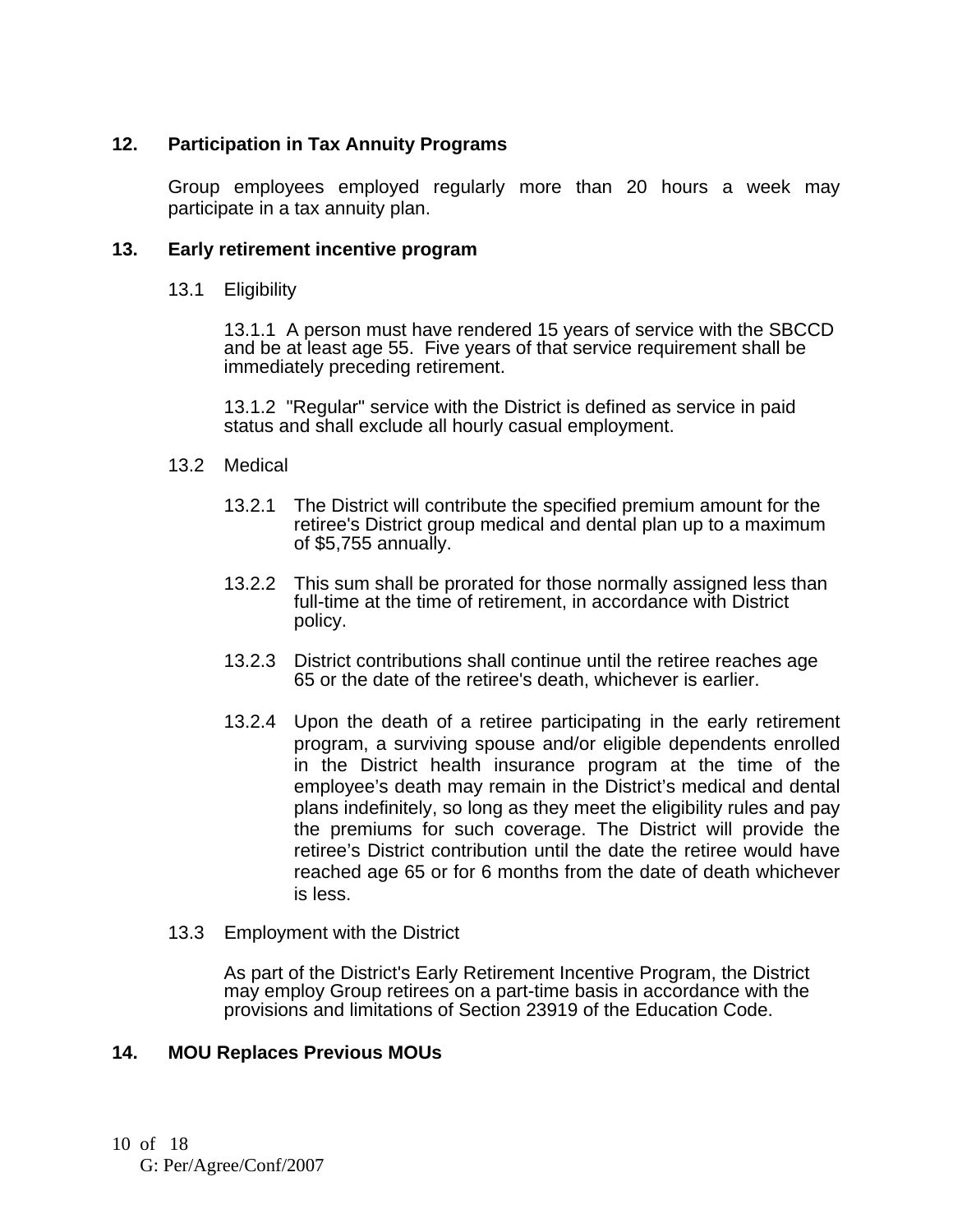This Memorandum of Understanding supercedes previous Memoranda of Understanding between the District and confidential employees.

 $\overline{a}$ PAM BLANCHARD<br>
Human Resources Technician II Superintendent/President Human Resources Technician II Superintendent/President<br>
Confidential Group Representative Santa Barbara City College Confidential Group Representative

LEILANI BROWNE Administrative Assistant lll Confidential Group Representative

Board Approved:

 $\overline{a}$ 

Date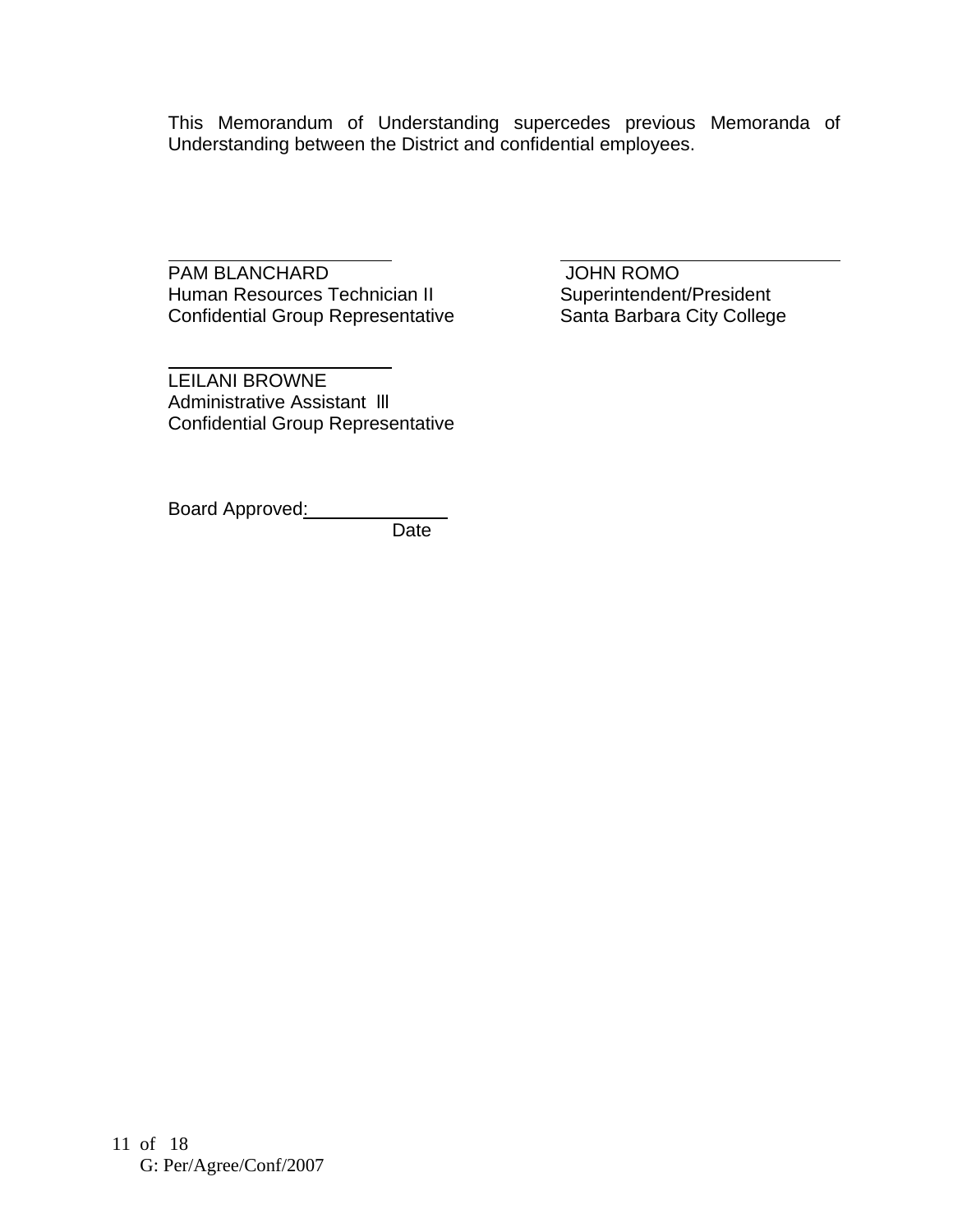# **APPENDICES**

- Appendix A Confidential Group Salary Schedule 28
- Appendix B Health and Welfare Benefits
- Appendix C Domestic Partnership
- Appendix D Implementation of the Ewing Classification Study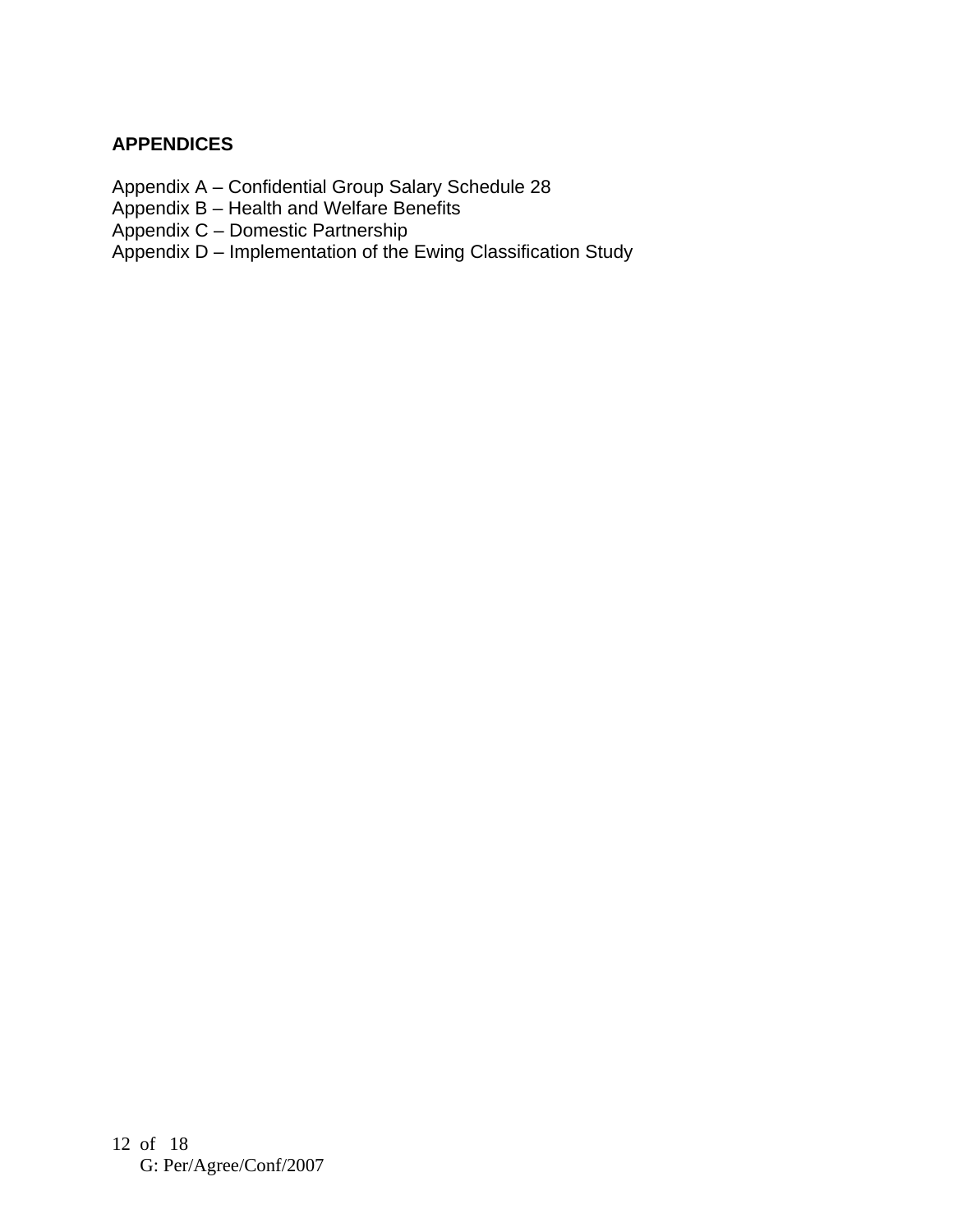# **APPENDIX B: HEALTH AND WELFARE BENEFITS**

1. The District will provide for each full-time eligible unit member up to the following sum of money for payment of premiums for existing unit members for mandatory health and welfare benefits. Such amount shall be pro-rated for eligible contract unit members who work less than full-time, but half-time or more.

| 2006-2007                      |          |
|--------------------------------|----------|
| <b>Medical Coverage Waiver</b> | \$2,000  |
| Single                         | \$5694   |
| Two-party                      | \$10,042 |
| Family                         | \$14,382 |

For the 2007/08 school year, the District will increase its contribution to any increase in the cost of insurance premiums by the average percentage increase to medical insurance premiums, up to 15%. Any excess cost will be the responsibility of the employee.

For the 2008/09 school year, the District will increase its contribution to any increase in the cost of insurance premiums by the average percentage increase to medical insurance premiums, up to the percentage increase to the Cost of Living Adjustment (unrestricted general funds) included in the signed 2008/09 state budget. Any excess cost will be the responsibility of the employee.

- 2. Mandatory health and welfare benefits will include:
	- (a) The District medical plan (except for verified comparable spousal coverage)
	- (b) The District life insurance plan

(c) The District income protection plan, which will be provided at a payment rate of twothirds of

an employee's regular salary, up to a maximum of \$5,000 per month

(d) The District dental plan (minimum coverage is employee only), provided however, dental insurance is not required if the employee waives medical insurance (per Section 2(a) above).

- 3. If the total cost of the mandatory benefits is less than the District's contribution, the unit member relinquishes that unused amount (except for waivers).
- 4. A flexible benefits plan (as defined in Internal Revenue Code Section 125) consisting of options for premium conversion, un-reimbursed medical expenses, and dependent care will be available for employees choosing to participate. Monthly service fees for each employee's flexible benefit plan accounts will be paid by that employee.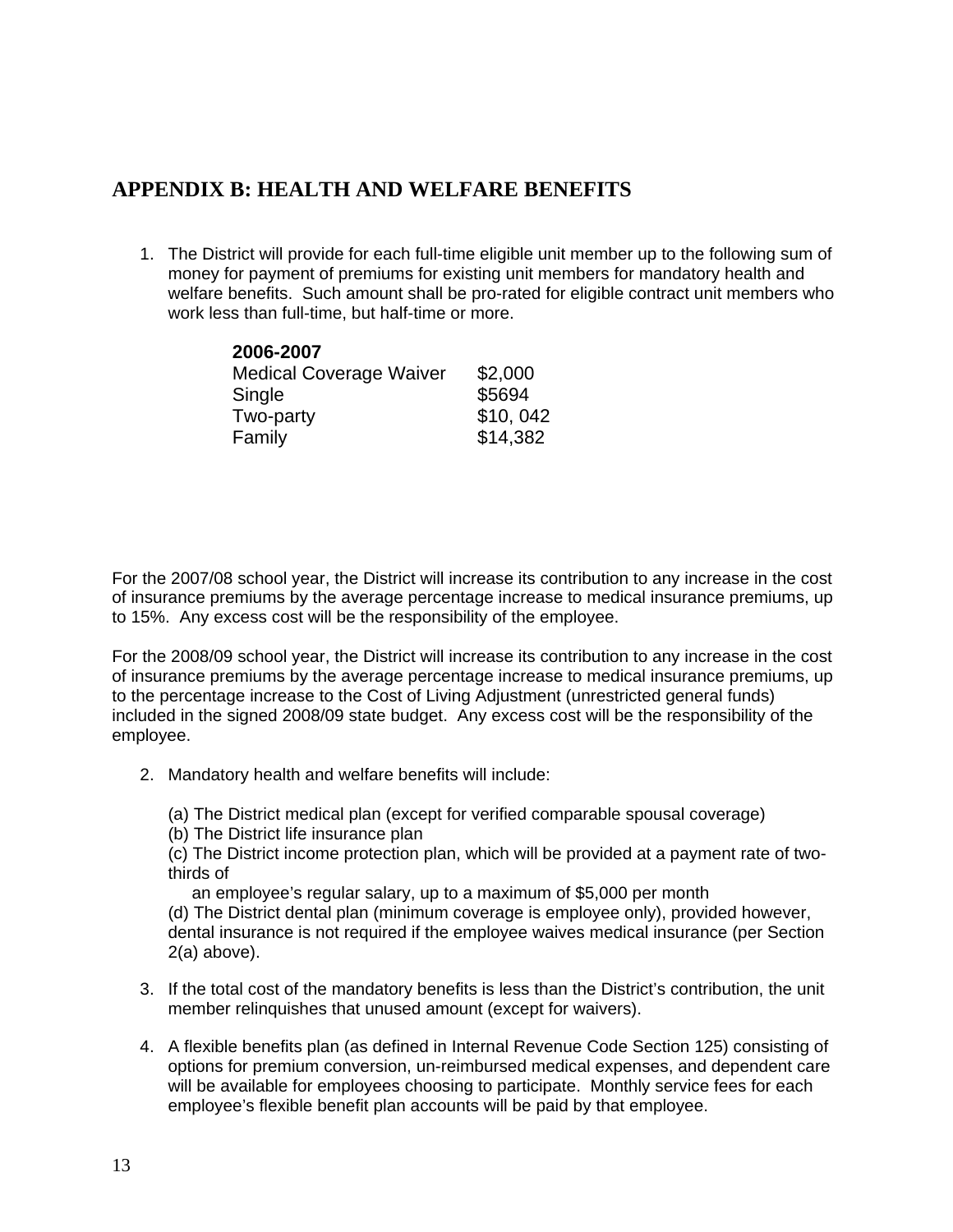- 5. The College Benefits Committee is responsible for the selection of the different benefit programs. If the total cost of the mandatory benefits is more than the District's contribution limits set forth above, then the eligible unit member shall be individually responsible for the difference.
- 6. Bargaining unit members who regularly work more than twenty (20) or more hours per week shall be eligible to participate in the District's tax sheltered annuity plan (403b) program. The District shall as permitted by law continue to permit employees on medical plan waivers to purchase tax-sheltered annuities from District funds after mandatory benefits are purchased.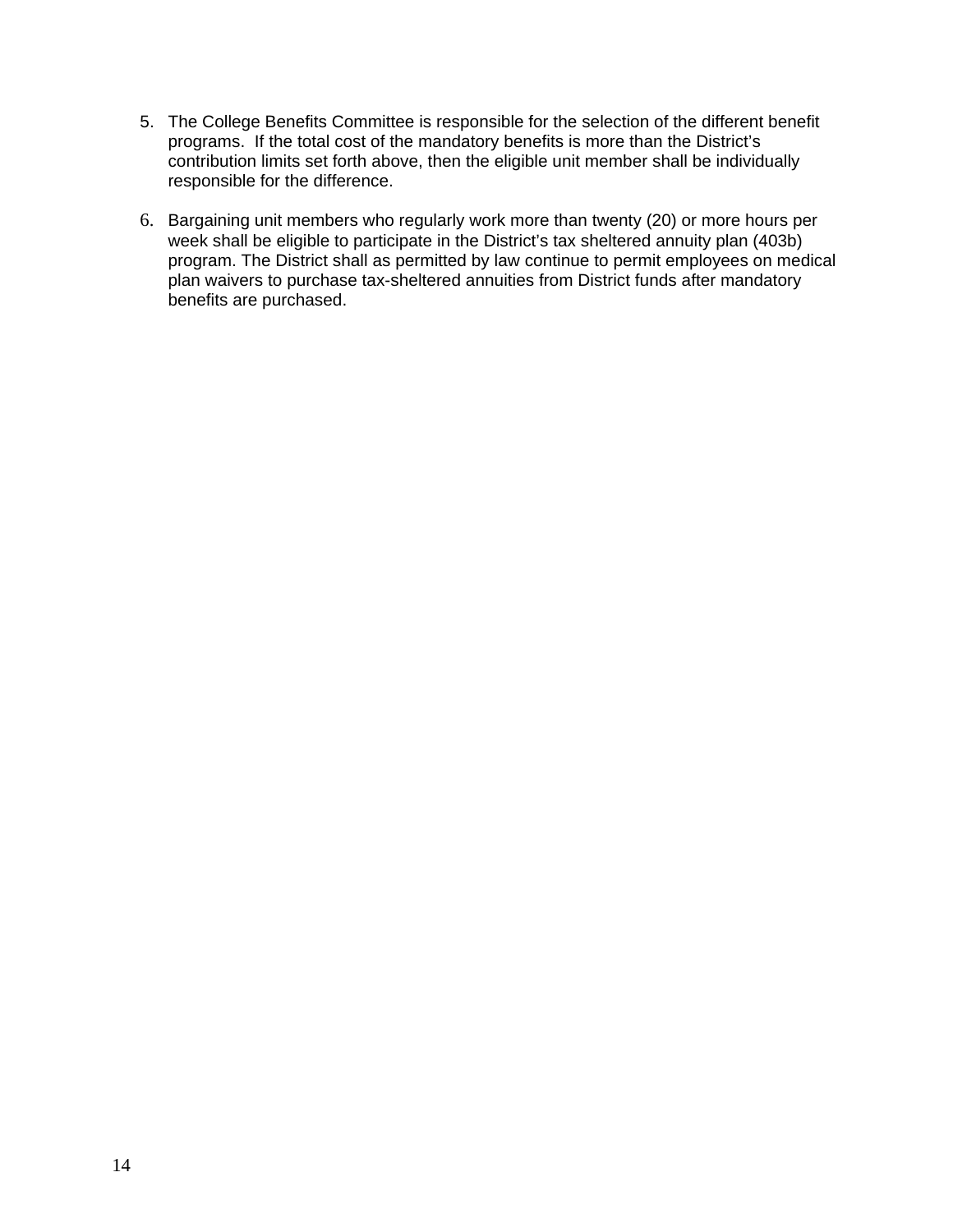# **Appendix C**

# **Domestic Partner Coverage Procedures**

# **I. Eligibility:**

Santa Barbara City College (SBCC) will provide benefits for Domestic Partners of the same or opposite sex and dependent children of Domestic Partners as follows:

A domestic partnership shall be established when both persons file a Declaration of Domestic Partnership with the Secretary of State and, at the time of filing, all of the following requirements are met:

- (1) Both persons have a common residence.
- (2) Neither person is married to someone else or is a member of another domestic partnership with someone else that has not been terminated, dissolved, or adjudged a nullity.
- (3) The two persons are not related by blood in a way that would prevent them from being married to each other in this state.
- (4) Both persons are at least 18 years of age.
- (5) Either of the following:
	- (A) Both persons are members of the same sex.

 (B) One or both of the persons meet the eligibility criteria under Title II of the Social Security Act as defined in 42 U.S.C. Section 402(a) for old-age insurance benefits or Title XVI of the Social Security Act as defined in 42 U.S.C. Section 1381 for aged individuals. Notwithstanding any other provision of this section, persons of opposite sexes may not constitute a domestic partnership unless one or both of the persons are over the age of 62.

(6) Both persons are capable of consenting to the domestic partnership.

Children of a Domestic Partner are eligible for enrollment on the same basis, and subject to the same requirements as stepchildren of eligible employees.

# **II. Documentation Required to Receive Domestic Partner Coverage:**

In order to receive benefits as a Domestic Partner, the employee and the Partner must:

- A. Submit proof that you have registered with the California Secretary of State
- B. Complete and sign Domestic Partner medical and/or dental enrollment form(s).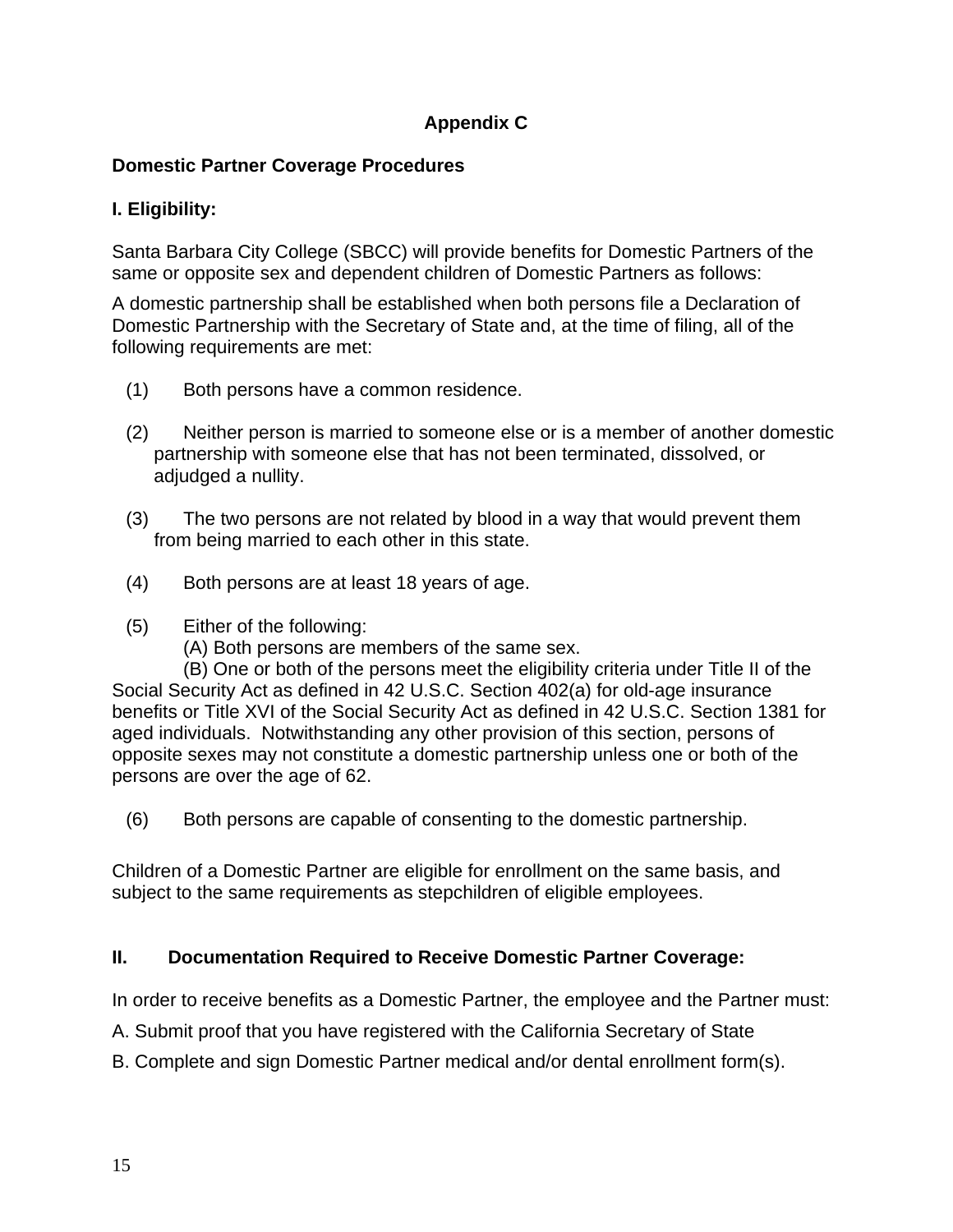#### **III. Documentation Required for Change in Status of Domestic Partner Coverage:**

The employee must notify the Human Resources & Legal Affairs Department in writing within thirty (30) calendar days of any change in the status of a Domestic Partnership.

In the event the facts attested to in the *Declaration of Domestic Partnership* no longer hold true due to termination of the relationship, death of a Domestic Partner, marriage to the Domestic Partner or any other cause, the employee must file a State of California Termination form with the Human Resources & Legal Affairs Office for adjustment in coverage, and mail a copy of that affidavit to the Domestic Partner.

After a termination of an existing Domestic Partner's coverage, a subsequent Declaration of a new Domestic Partner cannot be filed until six (6) months after written notification of termination has been filed.

Domestic Partners and their dependents are eligible for continuation of coverage under the federal COBRA law or state law regarding continuing coverage under California Labor Code Section 2800.2 and attendant California statutes.

# **IV. Enrollment Deadlines**

A. Employees currently employed, who later establish a Domestic Partnership eligible for coverage, have thirty (30) calendar days after becoming eligible to apply for coverage or must wait until the next open enrollment period to apply.

New employees hired after the original effective date of these Procedures, who have a Domestic Partner eligible for coverage, have thirty (30) calendar days after applying for coverage in which to submit required paperwork or must wait until the next open enrollment period to apply.

B. An employee will not be required to wait unit the next open enrollment period if the employee can demonstrate that he or she is applying late because the Domestic Partner lost coverage previously applicable on a different benefit plan.

# **V. Premium Payment / Tax Consequences**

The value of the Domestic Partner coverage is considered additional compensation to the employee. Therefore the value of that additional coverage is subject to federal and state taxes as well as all other payroll deductions. STRS / PERS will not be withheld from or credited to this additional amount.

The employee is responsible for covering the cost of the premium of the Domestic Partner and the Domestic Partner's child(ren). If covering the Domestic Partner and the Domestic Partner's child(ren) increases the premium, the difference will be paid from the employee's wages as an after-tax payroll deduction. If the addition of the Domestic Partner and the Domestic Partner's child(ren) does not increase the current premium,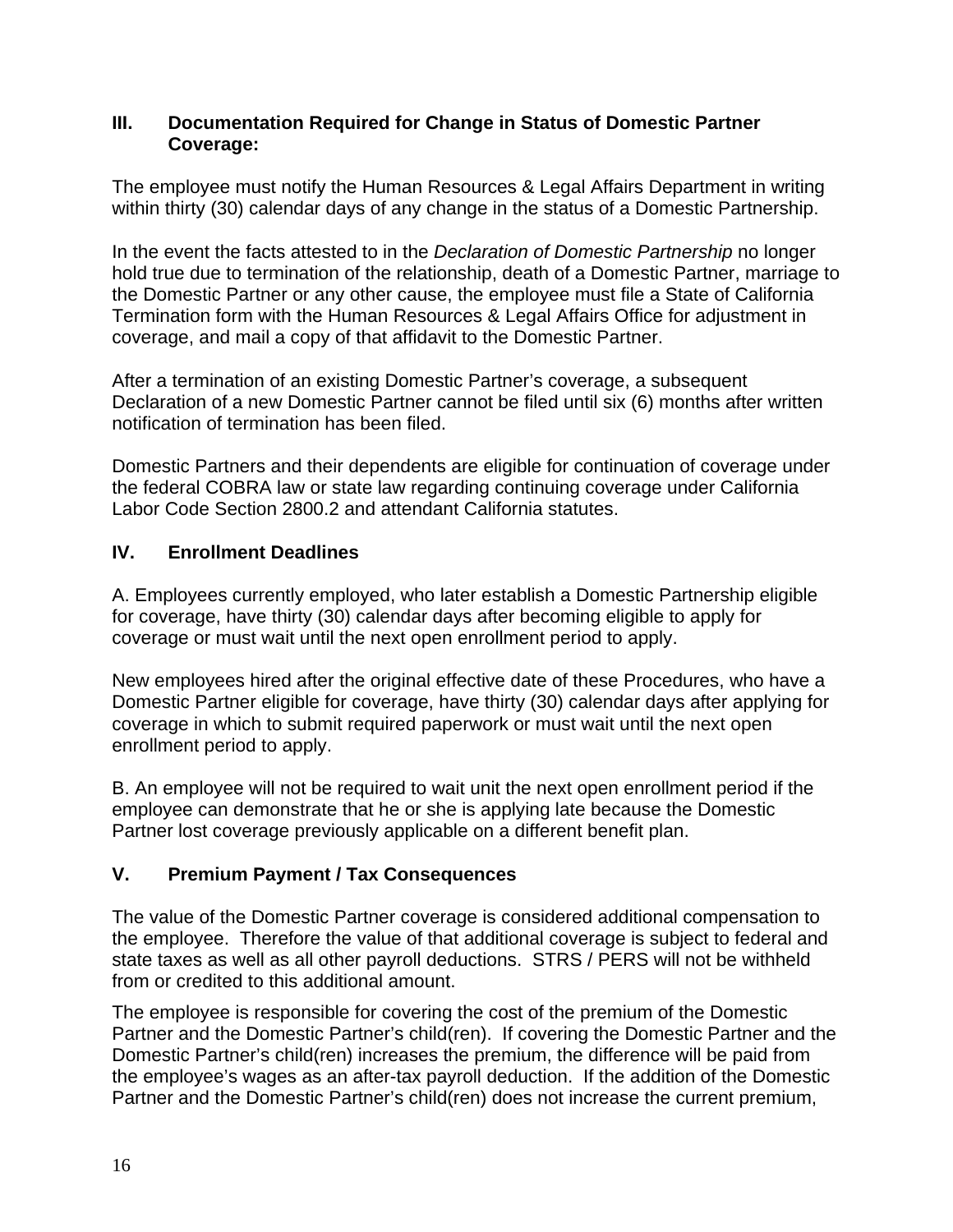then the value of the health coverage for the Domestic Partner and the Domestic Partner's child(ren) will be reported as taxable income to the employee. If the difference between the increase in the three-tier rate structure is less than the value of the health coverage for the Domestic Partner, the increased amount will be an after-tax payroll deduction and the difference will be included in the employee's includible income. The includible income will be reported on the employee's W-2.